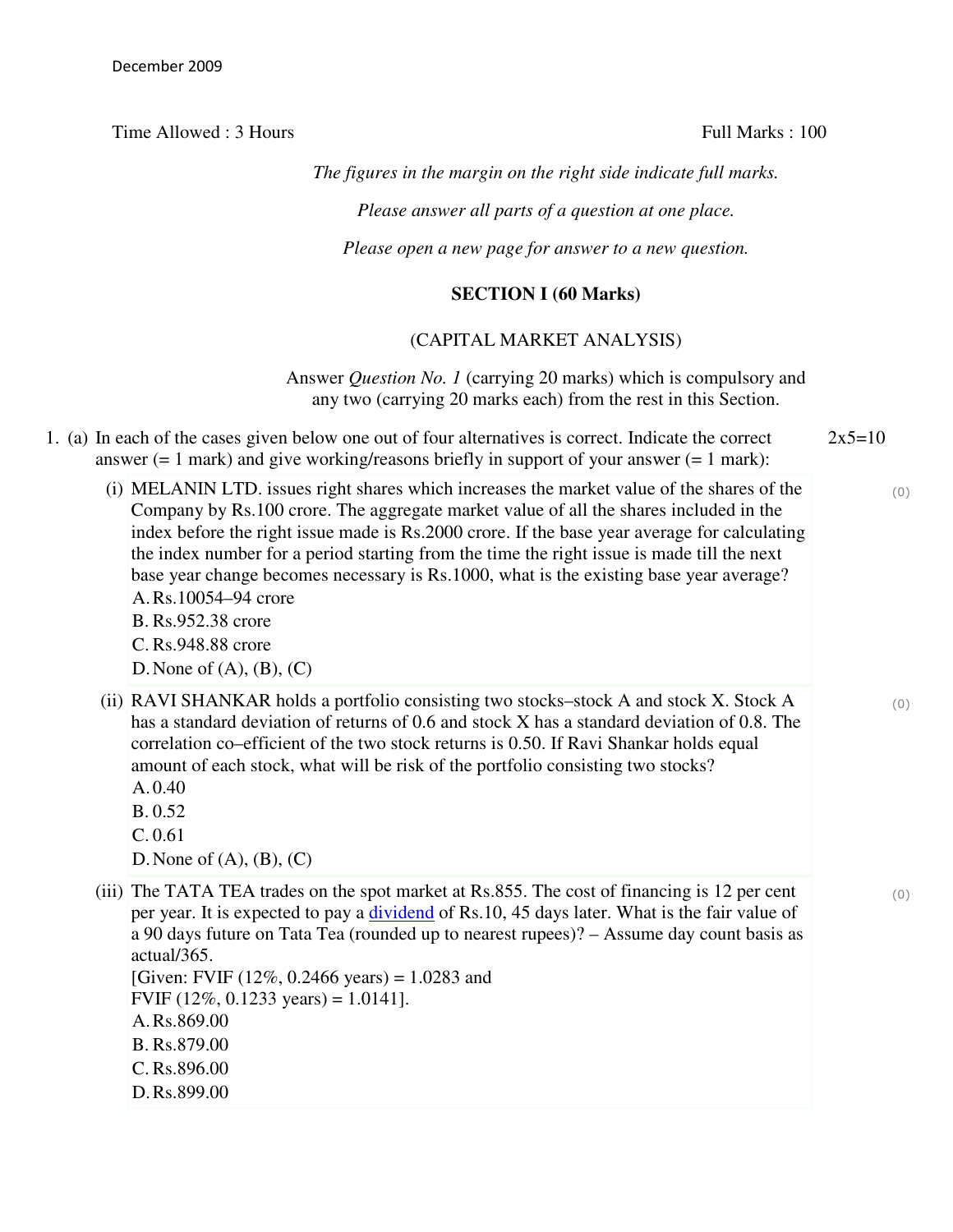| (iv) The covariance between the return on the stock of ARIHANT LTD. and the return on the<br>market index is 96%. If the variance of the return on market index is 60%, what will be<br>the systematic risk of Arihant Ltd. stock?<br>A.165.70%<br>B. 160.36%<br>C. $153.60\%$<br>D. Insufficient information                                                                                                                                                                      | (0)     |
|------------------------------------------------------------------------------------------------------------------------------------------------------------------------------------------------------------------------------------------------------------------------------------------------------------------------------------------------------------------------------------------------------------------------------------------------------------------------------------|---------|
| (v) In November 30, 2009, a six-month call on MORTION LTD.'s stock with an exercise<br>price of Rs.50, sold for Rs.10. The stock price was Rs.40. The risk–free rate was 5% per<br>annum. How much would you be willing to pay for a put on Morton Ltd.'s stock with the<br>same maturity and exercise price?<br>[Given: $e^{-rt} = e^{-0.05 \times 0.5} = 0.9753$ ]<br>A.Rs.14.76<br>B. Rs.16.00<br>C. Rs. 18.76<br>D. None of $(A)$ , $(B)$ , $(C)$                              | (0)     |
| (b) Choose the most appropriate one from the stated options and write it down. (Only indicate A,<br>B, C, D as you think correct):                                                                                                                                                                                                                                                                                                                                                 | $1x5=5$ |
| (i) When an existing listed company either makes a fresh issue of securities to the public or<br>makes an offer for sale of securities to the public for the first time, such issues are called<br>A. Initial public offer<br>B. Follow on public offering<br>C. Green shoe option<br>D. None of $(A)$ , $(B)$ , $(C)$                                                                                                                                                             | (0)     |
| (ii) MR.ANAND an employee of GIRITA LTD. was not able to earn profit from the<br>information he had about the likely profit figure for the company, even after trying for an<br>extended period of time. This means that the market is<br>A. Week form of market efficiency<br>B. Semi-strong form of market efficiency<br>C. Super strong form of market efficiency<br>D. Inefficiency of market                                                                                  | (0)     |
| (iii) Book-building process is different from fixed price process for raising share capital from<br>public. Which of the following statements is/are true about book-building process?<br>A. Price at which securities will be offered/allotted is not known in advance to investor.<br>Only an indicative price range is known.<br>B. Demand for the securities offered can be known everyday.<br>C. Payment is made at the time of subscription<br>D. Both $(A)$ and $(B)$ above | (0)     |
| (iv) The responsibility for regulating the securities market is shared by<br>A. Department of Economic Affairs and RBI<br>B. Ministry of Company Affairs and SEBI                                                                                                                                                                                                                                                                                                                  | (0)     |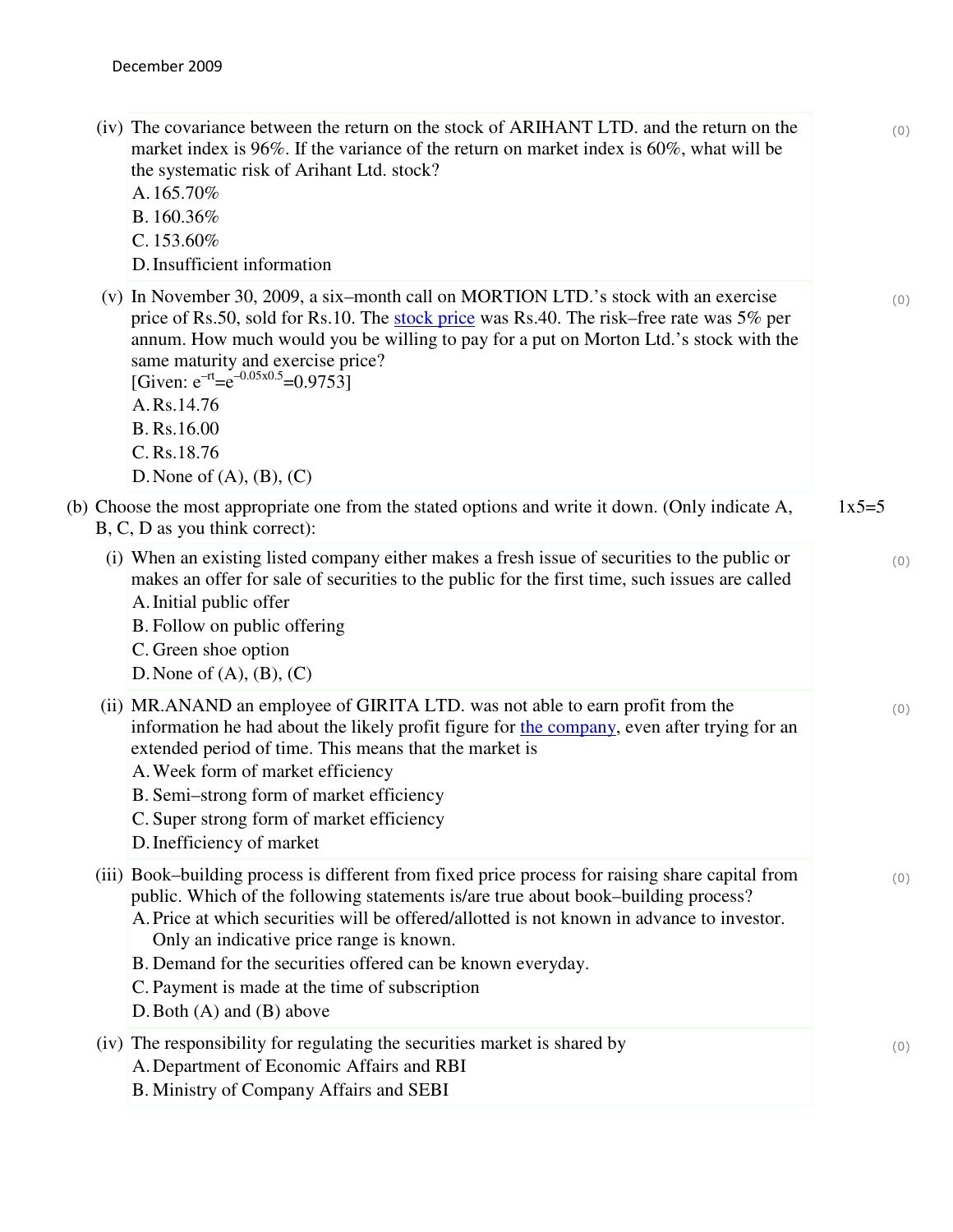|                                                                                                                                                                                                                                                                                                                                                                                                              | C. Both $(A)$ and $(B)$ above<br>D. Government of India      |               |                                                                                                                                                                    |  |             |  |
|--------------------------------------------------------------------------------------------------------------------------------------------------------------------------------------------------------------------------------------------------------------------------------------------------------------------------------------------------------------------------------------------------------------|--------------------------------------------------------------|---------------|--------------------------------------------------------------------------------------------------------------------------------------------------------------------|--|-------------|--|
|                                                                                                                                                                                                                                                                                                                                                                                                              | A. Form A<br>B. Form A-3<br>C. Form B-1C<br>$D.$ Form $B-10$ |               | (v) Every stock exchange desirous of being recognised for the purpose of the Securities<br>Contracts (Regulation) Act, 1956 has to make an application in          |  | (0)         |  |
|                                                                                                                                                                                                                                                                                                                                                                                                              |                                                              |               | (c) State whether each of the following statements is TRUE (T) or FALSE (F):                                                                                       |  | $1x5=5$     |  |
| (i) Every Depository Participant is required to be registered with the Securities and Exchange<br>Board of India.                                                                                                                                                                                                                                                                                            |                                                              |               |                                                                                                                                                                    |  |             |  |
| (ii) Security Market Line (SML) shows the relationship between return on the stock and<br>Return on market portfolio.                                                                                                                                                                                                                                                                                        |                                                              |               |                                                                                                                                                                    |  | (0)         |  |
|                                                                                                                                                                                                                                                                                                                                                                                                              | after completion of 2 policy years.                          |               | (iii) The IRDA has permitted withdrawal of surrender value of a new ULIP by the client only                                                                        |  | (0)         |  |
|                                                                                                                                                                                                                                                                                                                                                                                                              |                                                              |               | $(iv)$ As per the IT Act 2000, the Cyber Law of India, an e-mail is not an acceptable form of<br>approved evidence towards receipt of communication from a person. |  | (0)         |  |
|                                                                                                                                                                                                                                                                                                                                                                                                              | against any Ombudsman's decision.                            |               | (v) The Banking Ombudsman Scheme 2006 will not enable aggrieved customers to appeal                                                                                |  | (0)         |  |
| 2. (a) The Stock of APTECH LTD. (A.L.) is currently trading at Rs.597.12 and PUT Option<br>$3+1+4=8$ (0)<br>exercisable in three months time has an exercise rate of Rs.600. The standard deviation of the<br>continuously compounded stock price change for Aptech Ltd. is estimated to be 22 per cent<br>per year. The annualised Treasury Bill rate corresponding to this option life is 5%.<br>Required: |                                                              |               |                                                                                                                                                                    |  |             |  |
| What is the value of a three month PUT OPTION on the stock of APTECH LTD. (Using<br>Black and Scholes Model)?<br>Note:                                                                                                                                                                                                                                                                                       |                                                              |               |                                                                                                                                                                    |  |             |  |
| <b>Extracted from the Tables:</b><br>1. Natural Logarithms:<br>In $(0.9952) = -0.00481$ , In $(1.0048) = 0.00789$ .<br>2. Value of $e^{-x}$ : $e^{-0.01}$ =0.99010, $e^{-0.0125}$ =0.98758.<br>3. Cumulative standardized normal probability distribution: NCX<br>When $X \ge 0$ : N (0.125) = 0.5498, N(0.015)=0.5060                                                                                       |                                                              |               |                                                                                                                                                                    |  |             |  |
|                                                                                                                                                                                                                                                                                                                                                                                                              |                                                              |               | When $X \le 0$ : N (-0.125)=0.4502, N(-0.015) = 0.4940.                                                                                                            |  | $2+4=6$ (0) |  |
| (b) Based on the credit rating of the bonds MR.ANUP has decided to apply the following discount<br>rates for valuing bonds.                                                                                                                                                                                                                                                                                  |                                                              |               |                                                                                                                                                                    |  |             |  |
|                                                                                                                                                                                                                                                                                                                                                                                                              | Credit rating                                                |               | Discount                                                                                                                                                           |  |             |  |
|                                                                                                                                                                                                                                                                                                                                                                                                              | A A A<br>A A                                                 | AAA+2% spread | 364–day T–bill rate $+3\%$ spread                                                                                                                                  |  |             |  |

A AAA+3% spread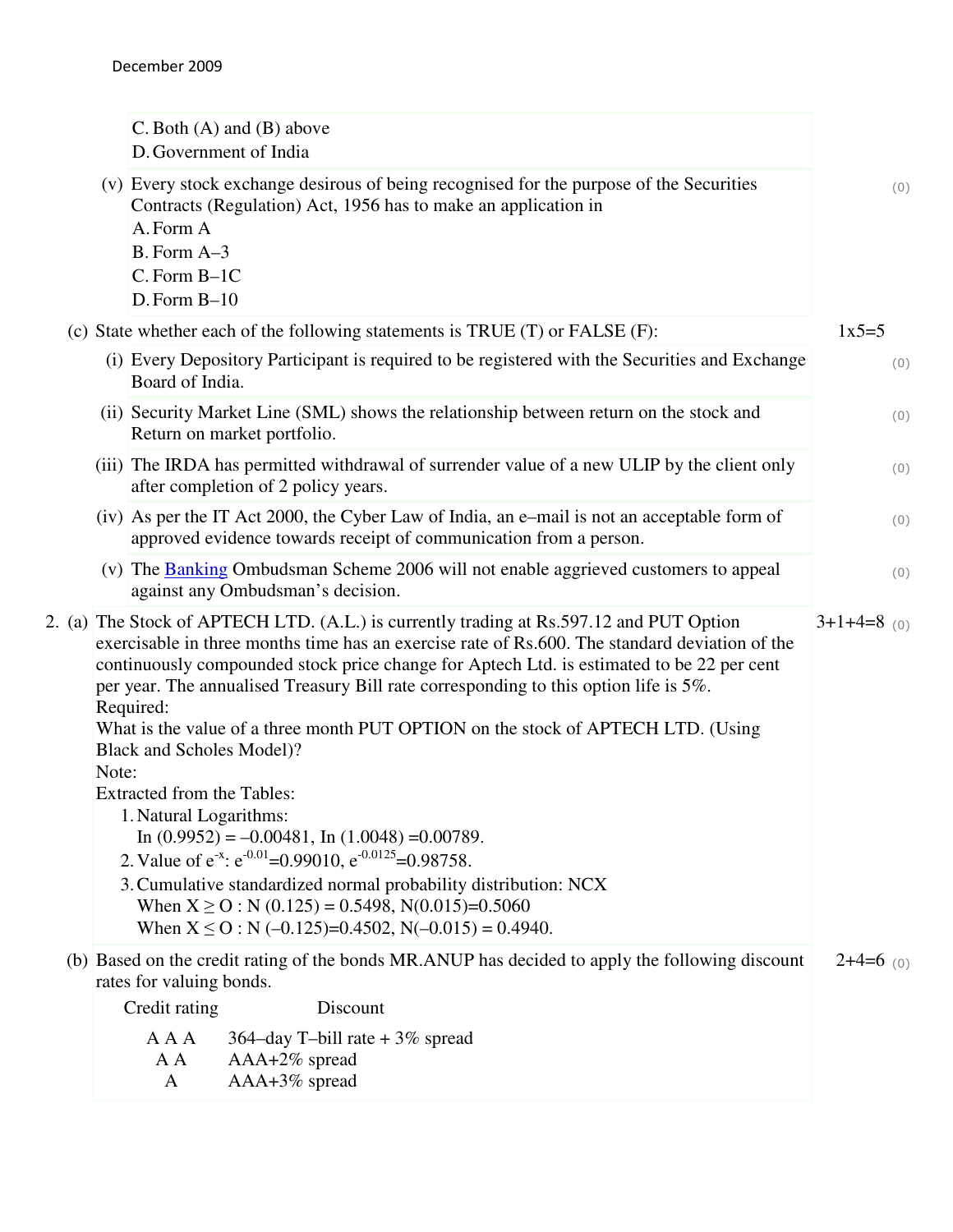He is considering to invest in a AA rated, Rs.1000 face value bond currently trading at Rs.1026–50. The bond has five years to maturity and carries coupon at 12% p.a. payable annually. The next interest payment (Assume the 364–day T–bill rate to be 6%.)

You are required to:

(i)Calculate the Intrinsic value of the bond for Mr. Anup;

 $(iii)$ Calculate the current yield  $(CY)$  and the yield to Maturity of the bond  $(YTM)$ .

Note: (i) Ignore Floatation Costs and transaction Costs;

(ii) Extracted from the table of PV.

| Interest Rate  | $\therefore$ 6%    | $8\%$ | $9\%$           | $11\%$ | $12\%$ |
|----------------|--------------------|-------|-----------------|--------|--------|
| PVIFA(5 years) | $\therefore$ 4.212 | 3.993 | 3.890 3.696     |        | 3.605  |
| PVIF(5 years)  | $\div$ 0.747       | 0.681 | $0.650$ $0.593$ |        | 0.567  |

(c) Listing of securities on the Stock Exchange is advantageous to the Company as well as to the investors. – Discuss.  $3+3=6$  (0)

- 3. (a) Describe the grounds on which an ombudsman can reject complaints lodged with him, under the Banking Ombudsman Scheme, 2006. Can an appeal be filed against such a rejection and if so to whom and will him what time limit?  $4+2=6$  (0)
	- (b) An analyst at ASHEEKA SECURITIES LTD is considering the stocks of Spark Ltd. and Sunray Ltd. for investment. Expected returns on these stocks depends on the growth rate of the GDP. The conditional returns of the market and the excess returns of the stocks over the return on market are given below:  $6+3+3$  (0)  $+2=14$

| Economic Scenario Probability |      | Excess Return in $%$ |        | Return on                          |
|-------------------------------|------|----------------------|--------|------------------------------------|
| (G.D.P. Growth rate)          |      |                      |        | Spark Ltd. Sunray Ltd. Market in % |
| Less than $1.00\%$            | 0.03 | 15                   | 41     | $-20$                              |
| $1.0 - 2.5\%$                 | 0.10 | 9                    | 20     | $-5$                               |
| $2.5\% - 5.0\%$               | 0.27 |                      | $-10$  | 10                                 |
| $5.0 - 7.0\%$                 | 0.20 | $-2$                 | $-2.1$ | 20                                 |
| More than $7.0\%$             | 0.40 | $-5$                 | $-34$  | 30                                 |

The expected risk–free return is 5.60 per cent. Assume that CAPM holds good in the market. You are required to:

(i)Calculate the ex–ante betas for the two stocks;

- (ii)Find out whether the stocks of Spark Ltd. and Sunray Ltd. are underpriced or overpriced;
- (iii)Determine the proportions of systematic risk and unsystematic risk in the two stocks.
- (iv)Determine which stock the analyst would suggest to invest, if he is required to select only one stock, justify.
- 4. (a) The settlement price of DECEMBER NIFY Futures contract on a particular day was 5045. The 1+4+2=7 (0) minimum trading lot on Nifty futures is 100. The initial margin is 8% and the maintenance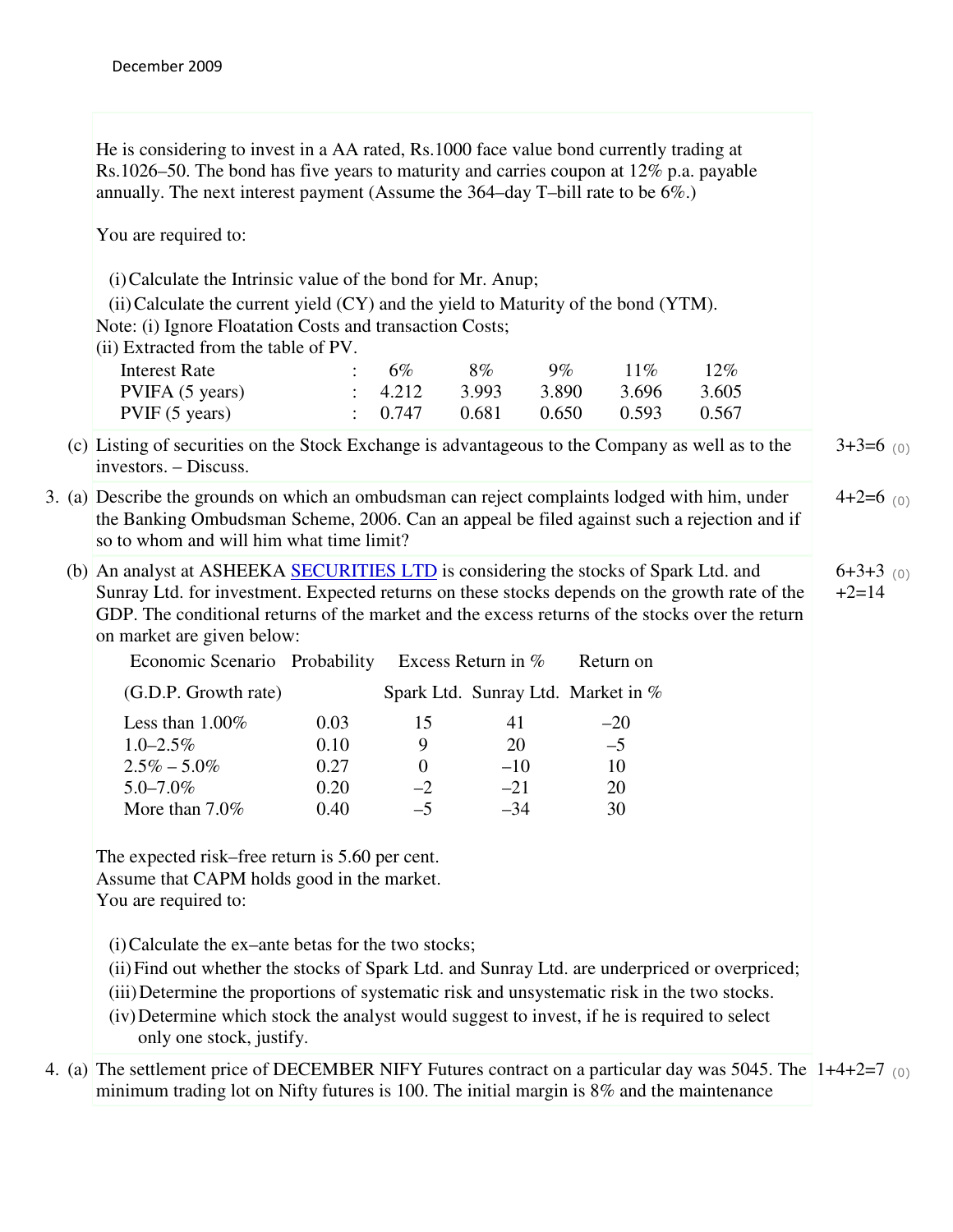|                                                                    |                                     |                                       | margin is 6%. The index closed at the following levels on the next five days:                                                                                                                                                                                                                    |             |
|--------------------------------------------------------------------|-------------------------------------|---------------------------------------|--------------------------------------------------------------------------------------------------------------------------------------------------------------------------------------------------------------------------------------------------------------------------------------------------|-------------|
| Day<br>1                                                           |                                     | Settlement price(Rs.)<br>5159         |                                                                                                                                                                                                                                                                                                  |             |
| 2                                                                  |                                     | 5236                                  |                                                                                                                                                                                                                                                                                                  |             |
| 3                                                                  |                                     | 5005                                  |                                                                                                                                                                                                                                                                                                  |             |
| $\overline{\mathcal{L}}$                                           |                                     | 4928                                  |                                                                                                                                                                                                                                                                                                  |             |
| 5                                                                  |                                     | 5027                                  |                                                                                                                                                                                                                                                                                                  |             |
| Required:                                                          |                                     |                                       |                                                                                                                                                                                                                                                                                                  |             |
|                                                                    | investor who has gone long at 5045; |                                       | (i) Calculate the Mark to Market Cash Flows and daily closing balances in the account of an                                                                                                                                                                                                      |             |
| (ii) Calculate the net profit/(loss) on the contract.              |                                     |                                       |                                                                                                                                                                                                                                                                                                  |             |
| next three quarters are available as given below:                  |                                     |                                       | (b) Two funds are available for investment. FUND–A is being launched to–day is 31.12.2008 and<br>available for investment at Rs.10 per unit. A similar Fund–B (Same risk profile like Fund–A)<br>is also available for investment at Rs.19.45 per unit. The information of quarterly NAV for the | $5+1=6$ (0) |
|                                                                    |                                     | Closing NAV FUND-A (Rs.) FUND-B (Rs.) |                                                                                                                                                                                                                                                                                                  |             |
| 31.12.2008                                                         | 10.00                               | 19.45                                 |                                                                                                                                                                                                                                                                                                  |             |
| 31.03.2009                                                         | 11.1567                             | 21.50                                 |                                                                                                                                                                                                                                                                                                  |             |
| 30.06.2009                                                         | 14.768                              | 27.15                                 |                                                                                                                                                                                                                                                                                                  |             |
| 30.09.2009                                                         | 12.8554                             | 23.69                                 |                                                                                                                                                                                                                                                                                                  |             |
| quarters including the initial investment.<br>Required:            |                                     |                                       | Investor-ALOKE prefers FUND-A and Investor-RITU prefers FUND-B for investment<br>through SIP (Systematic Investment Plan) each installment entailing Rs.2000 for the four                                                                                                                        |             |
| 30.9.2009?                                                         |                                     |                                       | (i) Which investor (ALOKE $\&$ RITU) would clock a higher return on investment, as on                                                                                                                                                                                                            |             |
| Rs.19.45?                                                          |                                     |                                       | (ii) Is the difference in return because of one investor choose to invest at Rs.10 and other at                                                                                                                                                                                                  |             |
| (c) Discuss the various kinds of systematic and Unsystematic risk. |                                     |                                       |                                                                                                                                                                                                                                                                                                  | $4+3=7$ (0) |
|                                                                    |                                     |                                       | <b>SECTION II (40 Marks)</b>                                                                                                                                                                                                                                                                     |             |
|                                                                    |                                     |                                       |                                                                                                                                                                                                                                                                                                  |             |

## (CORPORATE LAWS)

Answer *Question No. 5* which is compulsory and any two (carrying 15 marks each) from the rest in this Section.

 $M<sub>i</sub>$ 

5. (a) Choose the most appropriate one from the stated options and write it down (only indicate A, B, C, 1x5=5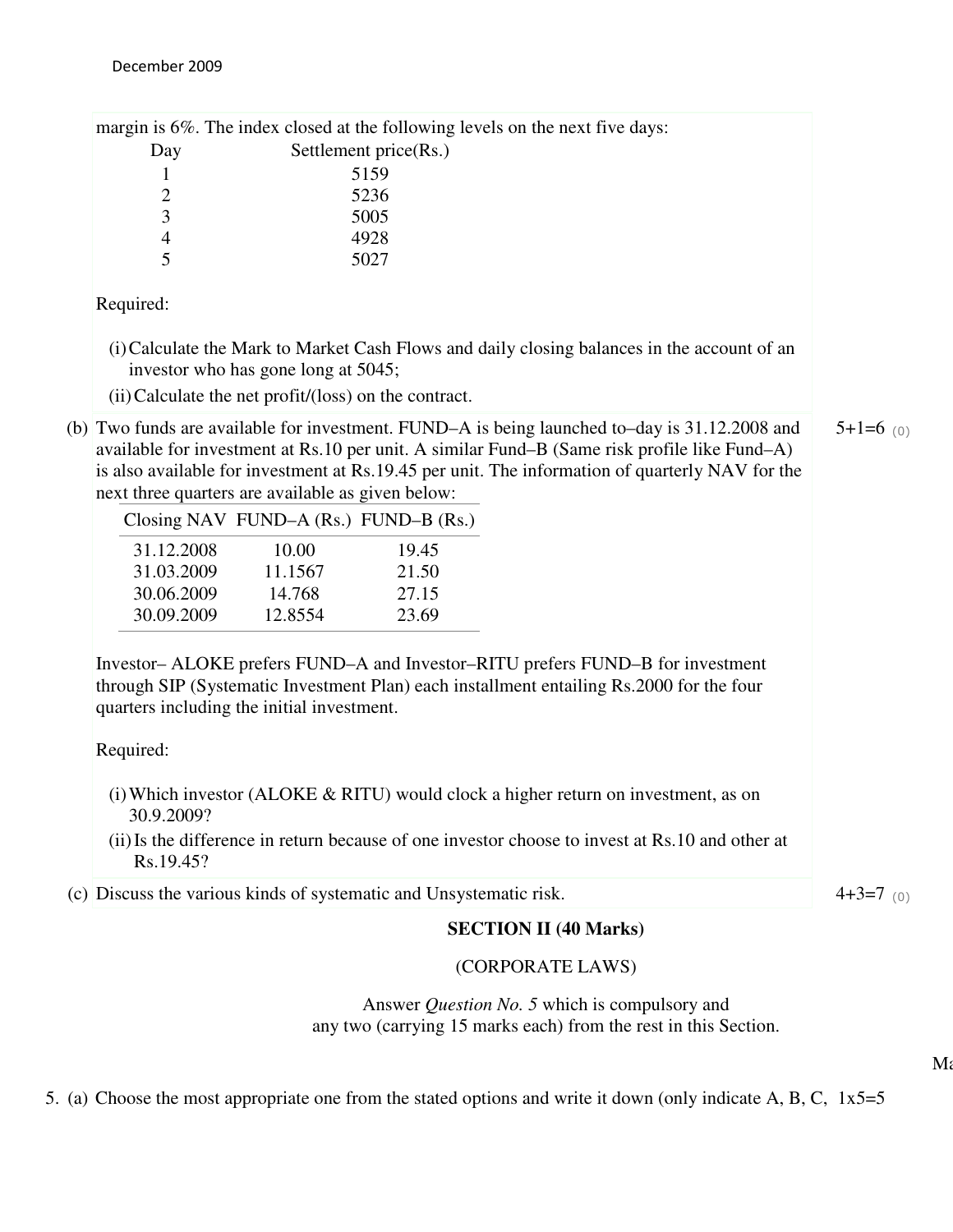D as you thing correct):

| (i) Section 292A of the Companies Act lays down a compulsory constitution of Audit<br>Committee by certain public companies. Which of the following companies are required to<br>constitute such committee?<br>A. A public company having a paid–up capital of not less than Rs.1 crore;<br>B. A public company having a paid–up capital of not less than Rs.4 crore;<br>C. A public company having a paid–up capital of not less than Rs.5 crore;<br>D. None of $(A)$ , $(B)$ , $(C)$ .   |          | (0) |
|--------------------------------------------------------------------------------------------------------------------------------------------------------------------------------------------------------------------------------------------------------------------------------------------------------------------------------------------------------------------------------------------------------------------------------------------------------------------------------------------|----------|-----|
| (ii) In a Public Limited Company there are 8 Directors including managing Director and a<br>nominee of I C I C I. How many directors are liable to retire by rotation?<br>A. FOUR<br>B. FIVE;<br>C. SIX;<br>D. SEVEN.                                                                                                                                                                                                                                                                      |          | (0) |
| (iii) MR.RAJESH, a director of GROW WELL LTD. died in a train accident. The Board of<br>Directors would like to appoint MR.JANAK in the place of MR.RAJESH. Which of the<br>following statements is/are true?<br>A. The Company has to call for extraordinary general meeting;<br>B. The Company has to continue with the existing number of Directors till the next Annual<br>General Meeting;<br>C. The Board can fill up the vacancy at the Board Meeting;<br>D. Both $(A)$ and $(C)$ . |          | (0) |
| (iv) An application to investigate the affairs of a public company where the shareholders<br>scattered all over the country, can be made to the National Company Law Tribunal (NCLT)<br>by:<br>A. Any one hundred members;<br>B. Any two hundred members;<br>C. Not less than one fifth of the persons on that Company's register of members;<br>D. Not less than one–fourth of the persons on that Company's register of members.                                                         |          | (0) |
| (v) Which of the following Committees set–up by SEBI, had submitted its report in February<br>2003 on Corporate Governance?<br>A. Narasimham Committee;<br>B. Kumar Mangalam Birla Committee;<br>C. Narayan Murthy Committee;<br>D. Naresh Chandra Committee.                                                                                                                                                                                                                              |          | (0) |
| (b) Fill in the blanks in the following sentences by using the appropriate words/phrases given in the<br>brackets:                                                                                                                                                                                                                                                                                                                                                                         | $1x5=5$  |     |
| (i) The membership of the Governance and Nominating Committee consists of at least<br>s each of whom shall meet the independent requirements established by the<br>Board (two directors/three directors).                                                                                                                                                                                                                                                                                  |          | (0) |
| (ii) In the context of classification of risks, $R \& D$ risks will fall under                                                                                                                                                                                                                                                                                                                                                                                                             | (System) | (0) |